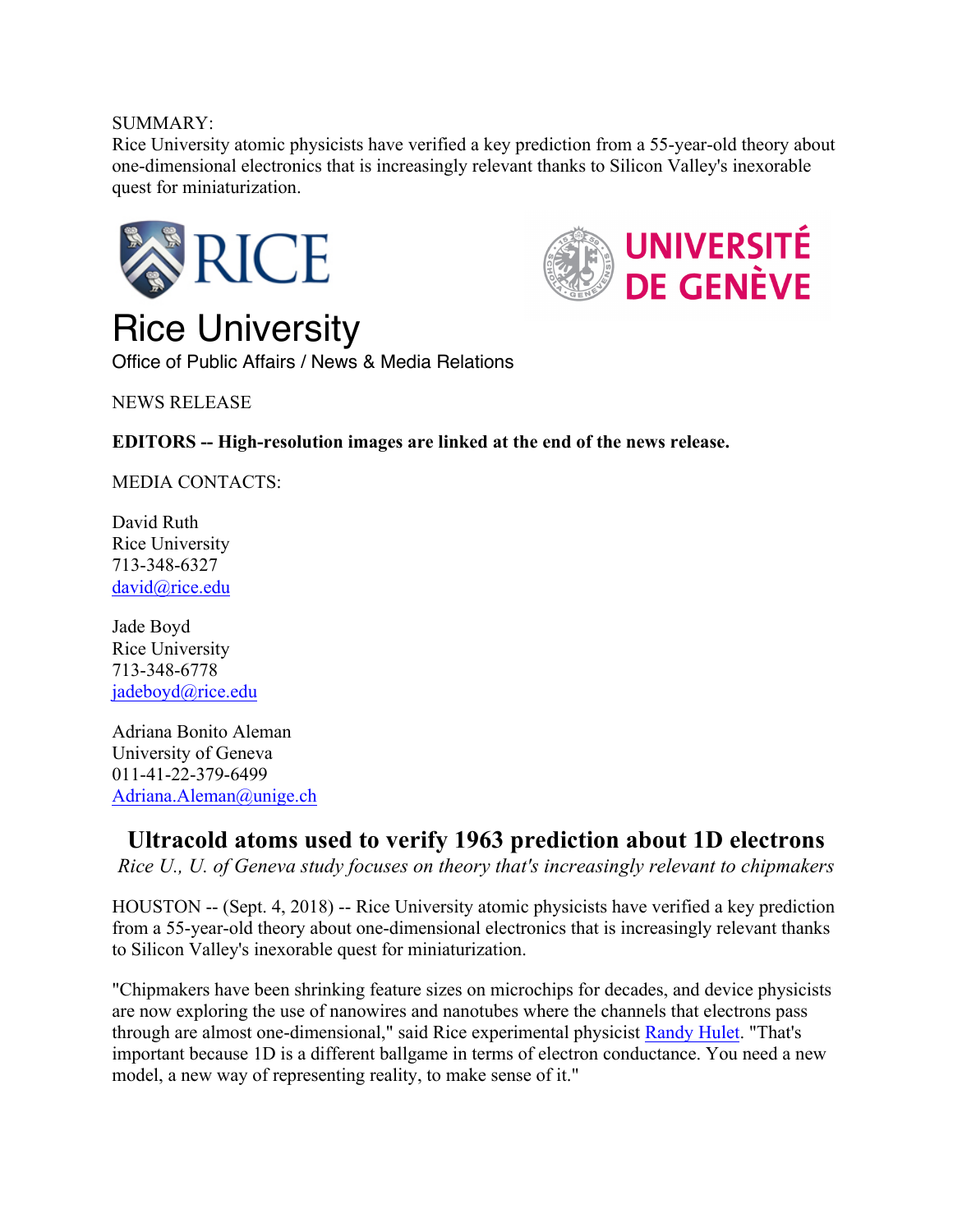With IBM and others committed to incorporating one-dimensional carbon nanotubes into integrated circuits, chip designs will increasingly need to account for 1D effects that arise from electrons being fermions, antisocial particles that are unwilling to share space.

The 1D implications of this standoffishness caught the attention of physicists Sin-Itiro Tomonaga and J.M. Luttinger, whose model of 1D electron behavior was published in 1963. A key prediction of Tomonaga-Luttinger liquid (TLL) theory is that exciting one electron in a 1D wire leads to a collective, organized response from every electron in the wire.

Stranger still, because of this collective behavior, TLL theory predicts that a moving electron in 1D will seemingly split in two and travel at different speeds, despite the fact that electrons are fundamental particles that have no constituent parts. This strange breakup, known as spin-charge separation, instead involves two inherent properties of the electron -- negative charge and angular momentum, or "spin."

In a study online this week in Physical Review Letters, Hulet, University of Geneva theoretical physicist Thierry Giamarchi and their colleagues used another type of fermion -- ultracold lithium atoms cooled to within 100 billionths of a degree of absolute zero -- to both verify the predicted speed that charge waves move in 1D and offer confirmation that 1D charge waves increase their speed in proportion to the strength of the interaction between them.

"In a one-dimensional wire, electrons can move to the left or to the right, but they cannot go around other electrons," said Hulet, Rice's Fayez Sarofim Professor of Physics. "If you add energy to the system, they move, but because they're fermions and can't share space, that movement, or excitation, causes a kind of chain reaction.

"One electron moves, and it nudges the next one to move and the one next to that one and so on, causing the energy you've added to move down the wire like a wave," Hulet said. "That single excitation has created a ripple everywhere in the wire."

In their experiments, Hulet's team used lithium atoms as stand-ins for electrons. The atoms are trapped and slowed with lasers that oppose their motion. The slower they go, the colder the lithium atoms become, and at temperatures far colder than any in nature, the atoms behave like electrons. More lasers are used to form optical waveguides, one-dimensional tubes wide enough for just one atom. Despite the effort needed to create these conditions, Hulet said the experiments offer a big advantage.

"We can use a magnetic field in our experiment to tune the strength of the repulsive interaction between the lithium atoms," Hulet said. "In studying these collective, or correlated electron behaviors, interaction strength is an important factor. Stronger or weaker electron interactions can produce wholly different effects, but it's extraordinarily difficult to study this with electrons because of the inability to directly control interactions. With ultracold atoms, we can essentially dial the interaction strength to any level we want and watch what happens."

While previous groups have measured the speed of collective waves in nanowires and in gases of ultracold atoms, none had measured it as a function of interaction strength, Hulet said.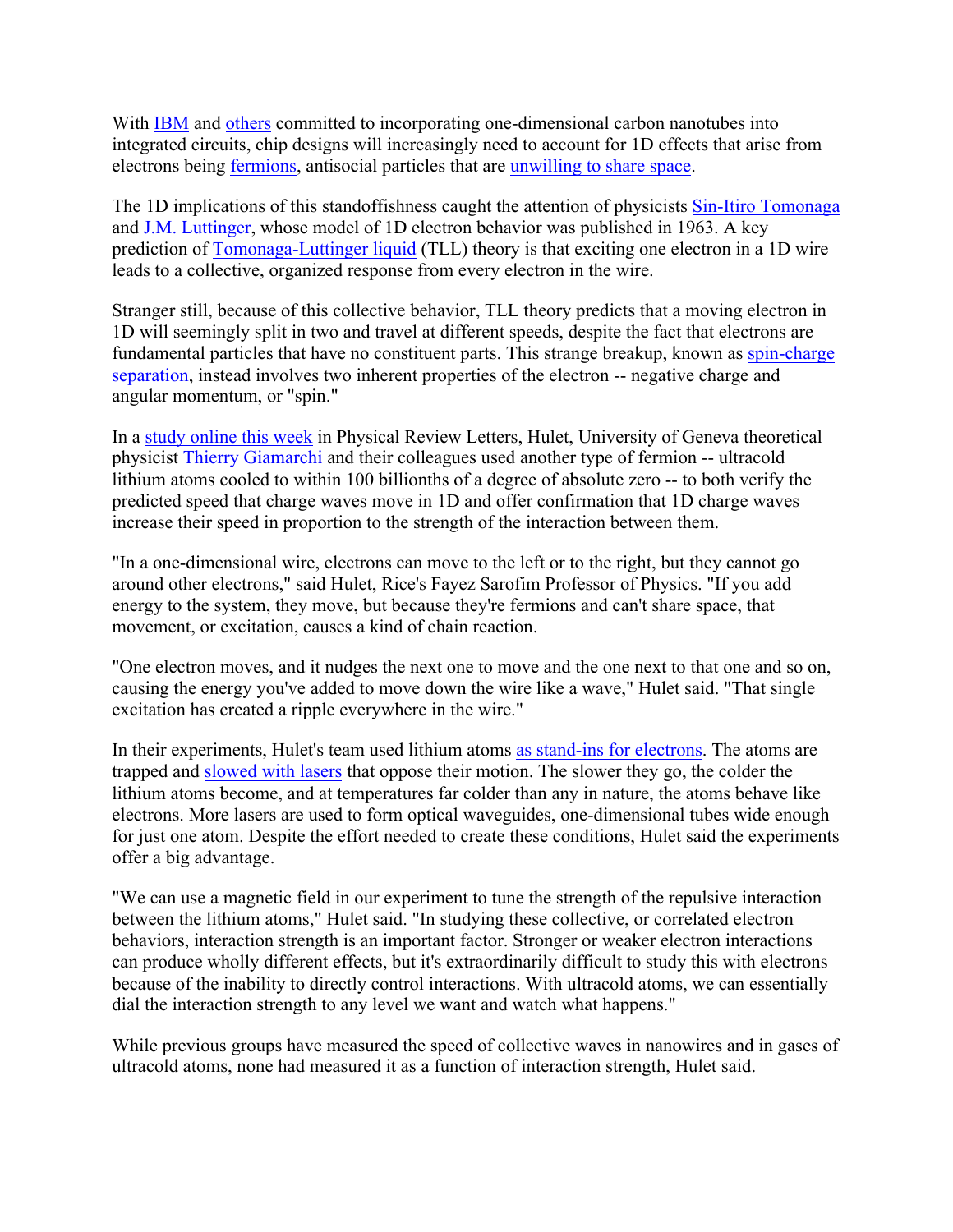"Charge excitations are predicted to move faster with increasing interaction strength, and we showed that," he said. "Thierry Giamarchi, who literally wrote the book on this topic, used TLL theory to predict how the charge wave would behave in our ultracold atoms, and his predictions were borne out in our experiments."

Having that ability to control interactions also sets the stage for testing the next TLL prediction: The speed of charge waves and spin waves diverge with increasing interaction strength, meaning that as electrons are made to repel one another with greater force, charge waves will travel faster and spin waves will travel slower.

Now that the team has verified the predicted behavior of charge waves, Hulet said they next plan to measure spin waves to see if they behave as predicted.

"The 1D system is a paradigm for strongly correlated electron physics, which plays a key role in many things we'd like to better understand, like high-temperature superconductivity, heavy fermion materials and more," Hulet said.

Hulet also is a member of the Rice Center for Quantum Materials. Giamarchi is a professor of condensed matter physics at the University of Geneva and a permanent member of the French National Center for Scientific Research.

Additional study co-authors include Rice graduate student Ya-Ting Chang; former Rice graduate students Tsung-Lin Yang, the study's lead author, and Zhenghao Zhao; former Rice visiting student researcher Chung-You Shih; and former University of Geneva research scientist Pjotrs Grisins. The research was supported by the Army Research Office's Multidisciplinary University Research Initiative, the Office of Naval Research, the National Science Foundation and the Swiss National Science Foundation.

-30-

High-resolution IMAGES are available for download at:



http://news.rice.edu/files/2018/08/0904\_HULET-1Dttl-lg-xgt51f.jpg CAPTION: Using ultracold lithium atoms confined by intersecting laser beams, physicists from Rice University and the University of Geneva confirmed a 1963 prediction that the charge wave from an excited electron moves faster in a one-dimensional electron gas as interaction strength between the electrons increases. (Photo by Jeff Fitlow/Rice University)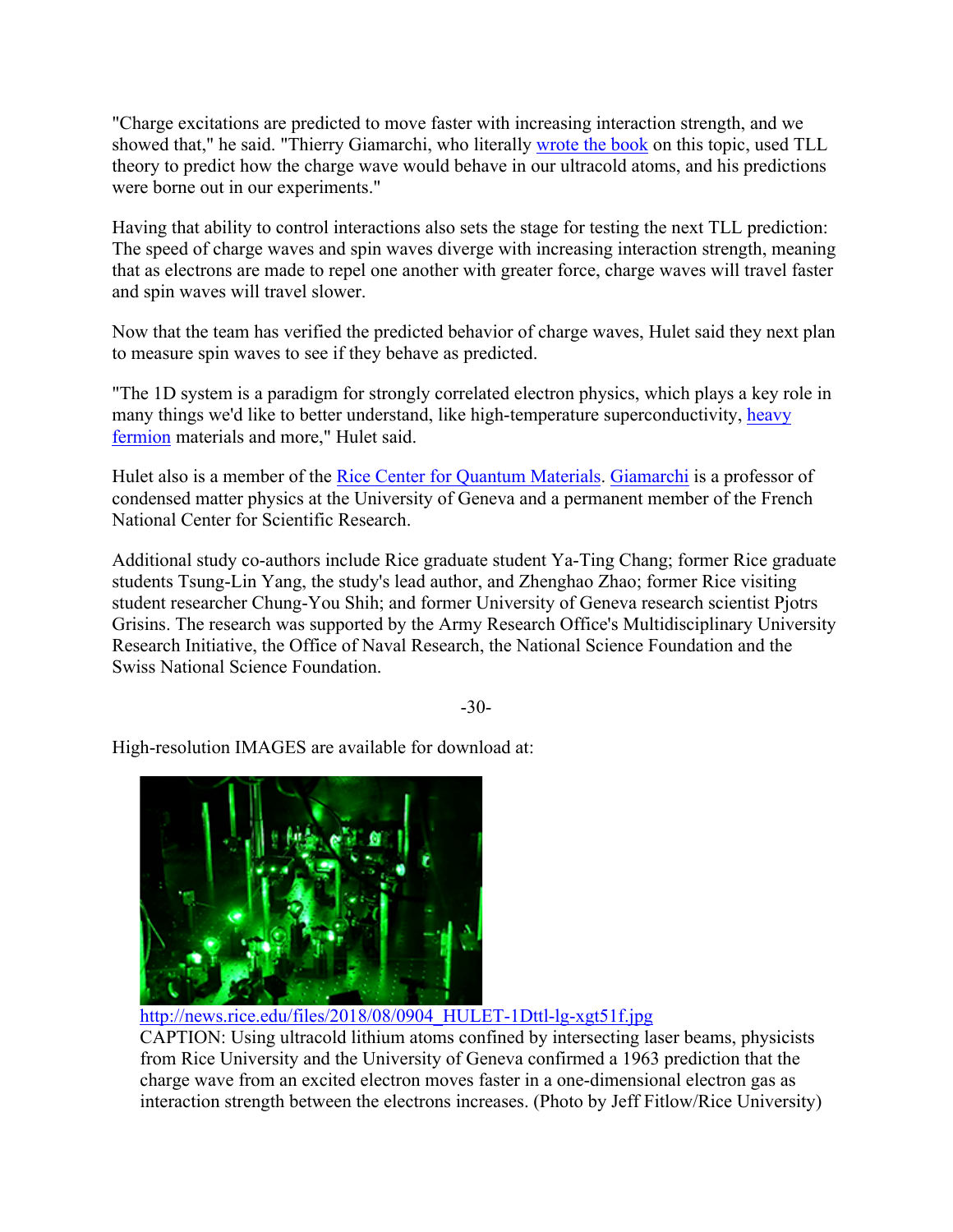

http://news.rice.edu/files/2018/09/0904\_HULET-1Dttl-rh17-lg-1ojxikv.jpg CAPTION: Randy Hulet is the Fayez Sarofim Professor of Physics in Rice University's Department of Physics and Astronomy. (Photo by Jeff Fitlow/Rice University)

The DOI of the Physical Review Letters paper is: 10.1103/PhysRevLett.121.103001

A copy of the paper is available at: https://journals.aps.org/prl/abstract/10.1103/PhysRevLett.121.103001

## Related research from Rice:

Ultracold atom waves may shed light on rogue ocean killers -- April 28, 2017 http://news.rice.edu/2017/04/28/ultracold-atom-waves-may-shed-light-on-rogue-ocean-killers/

Simulating superconducting materials with ultracold atoms -- Feb. 23, 2015 http://news.rice.edu/2015/02/23/simulating-superconducting-materials-with-ultracold-atoms/

Ultracold disappearing act -- Nov. 2, 2014 http://news.rice.edu/2014/11/02/ultracold-disappearing-act/

One-dimensional window on superconductivity, magnetism -- Sept. 29, 2010 http://news.rice.edu/2010/09/29/one-dimensional-window-on-superconductivity-magnetism-2/

Rice physicists find reappearing quantum trios -- Dec. 11, 2009 http://news.rice.edu/2009/12/11/rice-physicists-find-reappearing-quantum-trios-2/

Rice awarded \$5M for light-based crystal simulator -- Sept. 23, 2009 http://news.rice.edu/2009/09/23/rice-awarded-5m-for-light-based-crystal-simulator/

Ultracold test produces long-sought quantum mix -- Dec. 22, 2005 http://news.rice.edu/2005/12/22/ultracold-test-produces-long-sought-quantum-mix/

Rice physicists observe new 'atom wave' phenomena -- May 1, 2002 https://www.eurekalert.org/pub\_releases/2002-05/ru-rpo043002.php